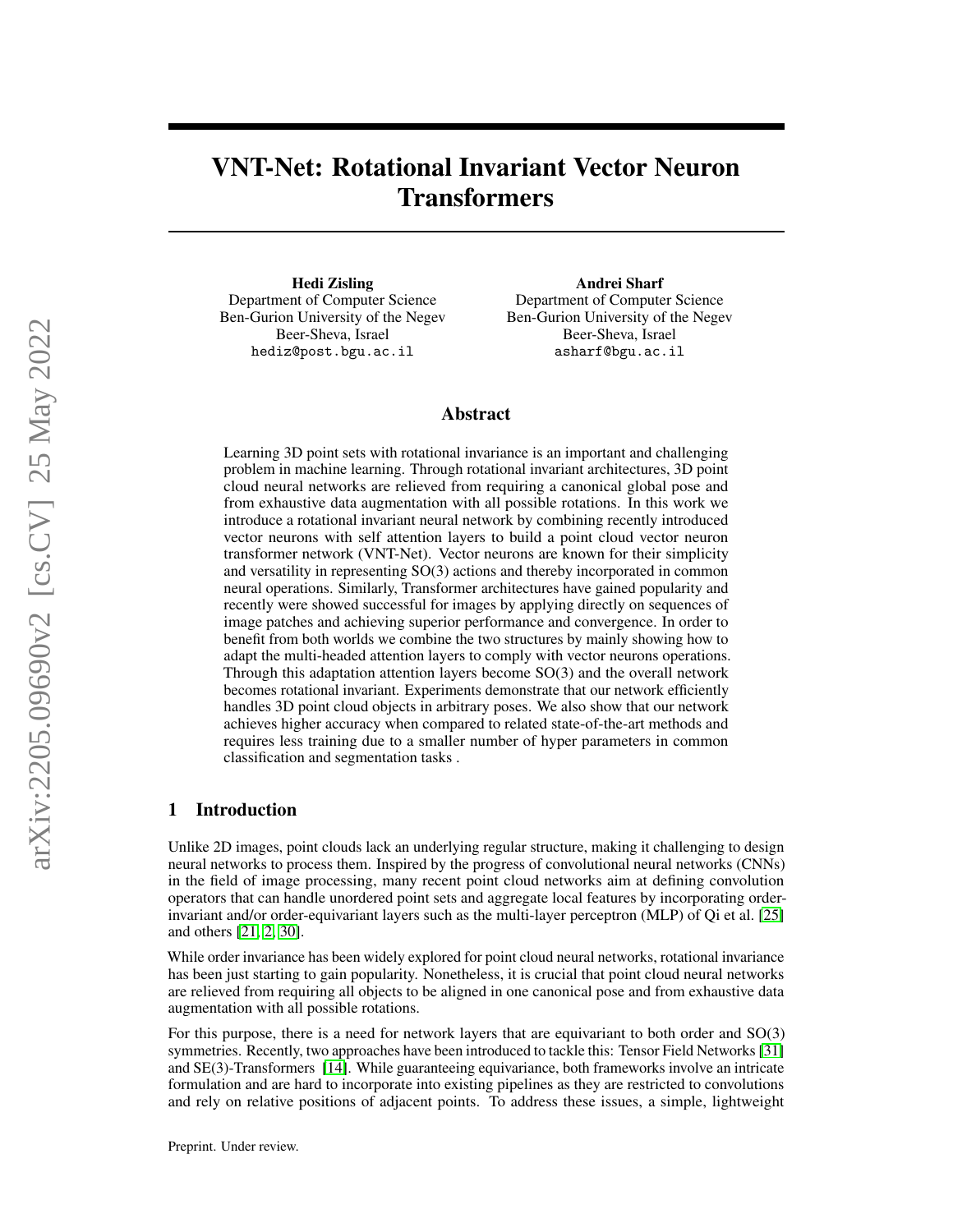

<span id="page-1-0"></span>Figure 1: VNAttention layer yields a rotational invariant attention matrix. 3D airplanes in different orientations are invariant to our network and thus colored the same by different attention matrix weights.

framework to build SO(3) equivariant and invariant pointcloud networks was introduced based on Vector Neurons [\[8\]](#page-9-1). Their method defines a latent matrix representations which supports direct mapping of rotations from the input pointcloud to intermediate layers. 3D generalization of classical activation functions enables prediction of activation directions which in turn guarantee equivariant layers.

Inspired by the simplicity and efficiency of vector neurons, we take another step further in this path and show how to incorporate them into self attention layers (Transformers). Transformer networks have demonstrated promising results in natural language processing [\[32\]](#page-10-4), images [\[10\]](#page-9-2) and point cloud [\[15\]](#page-9-3) tasks. In general, these models are superior in quality while being more parallelizable and requiring significantly less time to train.

In this work, we incorporate vector neurons into self attention layers to build a point cloud transformer network that is rotational invariant (see Figure [1\)](#page-1-0). The core idea is that self attention layers typically perform on scalars. Instead, we adapt self attention layers to handle vector neural representation which enable SO(3) rotational equivariance. Thus, our vector neurons transformers network (VNT-Net) is rotational invariant. Furthermore it is both simple and achieves high quality results with less training due to a smaller number of hyper parameters.

Our method makes the following technical contributions:

- We develop a novel network architecture that combines vector neurons and self attention enabling rotational invariance. The network is small in the number of hyper-parameters
- We introduce a novel multi-headed self attention layer (VNAttention) that incorporates vector neurons through an adaptation that is simple to implement.
- In this context we define novel feed forward linear layers that operate on vector representations (VNLinear)

# 2 Related Work

2D images are efficiently processed by deep neural networks due to their underlying regular grid. Unlike 2D images, point clouds are essentially unordered and scattered sets in 3D space, making it challenging to design neural networks for them. While order invariance has been widely explored for point cloud neural networks, rotational invariance has been just starting to gain popularity. Our previous work discussion is in the domain of 3D point cloud deep learning and focuses on rotation equivariant and invariant network architectures.

Rather than projecting or quantizing irregular 3D point clouds onto regular grids in 2D or 3D, researchers have designed deep network structures that ingest point clouds directly. PointNet [\[25\]](#page-10-0) utilizes permutation-invariant operators such as pointwise MLPs and pooling layers to aggregate features across a set. PointNet++ [\[26\]](#page-10-5) applies these ideas within a hierarchical spatial structure to increase sensitivity to local geometric layout. PointCNN [\[21\]](#page-10-1) proposes to reorder the input unordered point clouds with special operators. Related to us, spherical convolutions were introduced [\[13\]](#page-9-4) to address the problem of 3D rotation equivariance and attention has been applied to point graphs convolutions in GACNet [\[34\]](#page-10-6).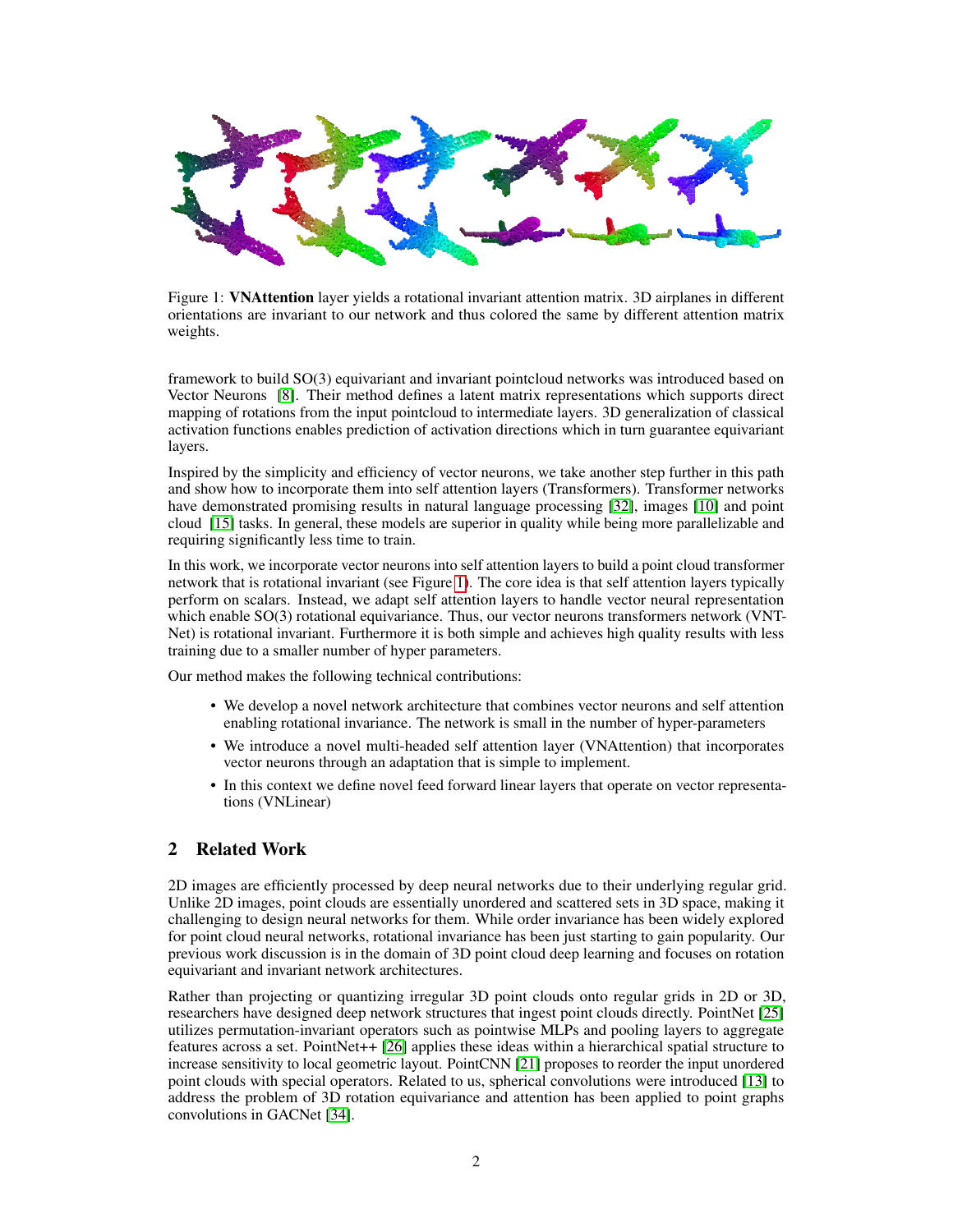#### Transformers and Self-attention

Transformers and self-attention were originally introduced for natural language processing Vaswani et al. [\[32\]](#page-10-4), and have since become the state of the art there [\[38,](#page-10-7) [9,](#page-9-5) [7,](#page-9-6) [42\]](#page-11-0). Direct application of selfattention to images would yield quadratic cost in the number of pixels. Thus, local multi-head self attention blocks were introduced to address image convolutions. Along this path, scalar dot-product self-attention within local image patches were introduced [\[16,](#page-9-7) [28\]](#page-10-8). A family of feature vectors self-attention operators were showed in [\[48\]](#page-11-1).

Sparse Transformers were suggested [\[5\]](#page-9-8) to enable scalable approximations to global self-attention. Similarly, blocks of varying sizes were utilized in [\[37\]](#page-10-9) to scale attention.

To allow full self-attention on images, a set of patches are extracted from the image pixels to which all-to-all self attention is applied Cordonnier et al. [\[6\]](#page-9-9), Dosovitskiy et al. [\[11\]](#page-9-10). Nevertheless, patch number is still high, making the model applicable only to small to medium resolution images. Similarly, Transformers were applied to image pixels after reducing image resolution and color space [\[4\]](#page-9-11).

Since transformers and self-attention networks outperform convolutional networks on 2D images, our work harness their effective power to point clouds. In fact, the self-attention mechanism is a dot-product set operator and therefore seems particularly suitable for unordered point sets. There are a number of previous works that utilize attention for point cloud analysis [\[40,](#page-10-10) [23,](#page-10-11) [41,](#page-11-2) [19\]](#page-9-12). Nevertheless, they apply attention on the whole point cloud, which introduces heavy computation and renders these approaches inapplicable to large point sets

Recently, local vector self-attention was introduced [\[49\]](#page-11-3) which enables scalability to large point sets. Authors use vector attention however their vectors focus on feature representation while our vector neurons focus on rotational equivaiance.

# Rotation Equivariant and Invariant Networks

Rotation invariance is a desirable property for tasks like shape classification and segmentation. The lack of robustness to rotation of classical deep learning architectures has driven interest for rotation invariant and equivariant designs.

Many rotation invariant architectures [\[22,](#page-10-12) [24,](#page-10-13) [3,](#page-8-1) [44,](#page-11-4) [46,](#page-11-5) [20,](#page-9-13) [47,](#page-11-6) [29\]](#page-10-14) have been proposed. For example, [\[3,](#page-8-1) [44,](#page-11-4) [46,](#page-11-5) [20\]](#page-9-13) introduce rotation invariant operations.

Some works like LGR-Net [\[47\]](#page-11-6) use surface normals in addition to the points coordinates. SFCNN [\[29\]](#page-10-14) proposes an approach similar to multi-view by mapping input pointclouds to a sphere and performing operations on the sphere. Other works like [\[22,](#page-10-12) [24\]](#page-10-13) rely on more principled approaches borrowing tools from equivariant deep learning.

Recently multiple rotation equivariant deep learning architectures have been showed. For example, Qi et al.  $[25]$  achieved approximate pose equivariance by factoring out  $SO(3)$  transformations through object pose estimation. In general, equivariant networks are built on the theory of SO(3) representations [\[31,](#page-10-3) [17,](#page-9-14) [13,](#page-9-4) [36,](#page-10-15) [1\]](#page-8-2). Most of these works rely on the concept of convolution with steerable kernel bases. A steerable kernel basis is a family of functions undergoing a rotation in function/feature space given a rotation of their input [\[18\]](#page-9-15). Thus, features computed through these convolutions are SO(3) equivariant.

Recently, the universality of point cloud rotation equivariance has been studied in [\[12\]](#page-9-16). Vector Neurons were introduced in [\[8\]](#page-9-1) enabling SO(3)-equivariant neural networks. Their work extends neural networks from 1D scalars to 3D vectors which allow mapping of SO(3) actions to latent spaces through definition of equivariant neural operations. Our work is inspired by Vector Neurons and takes a step further, incorporating them into attention layers to achieve rotational invariance.

# 3 Method

We introduce VNT-Net based on a combination between vector neurons [\[8\]](#page-9-1) and multi-headed self attention (VNAttention). For this purpose, we define an extension to scaled dot-product attention [\[33\]](#page-10-16) that provides SO(3) equivariance.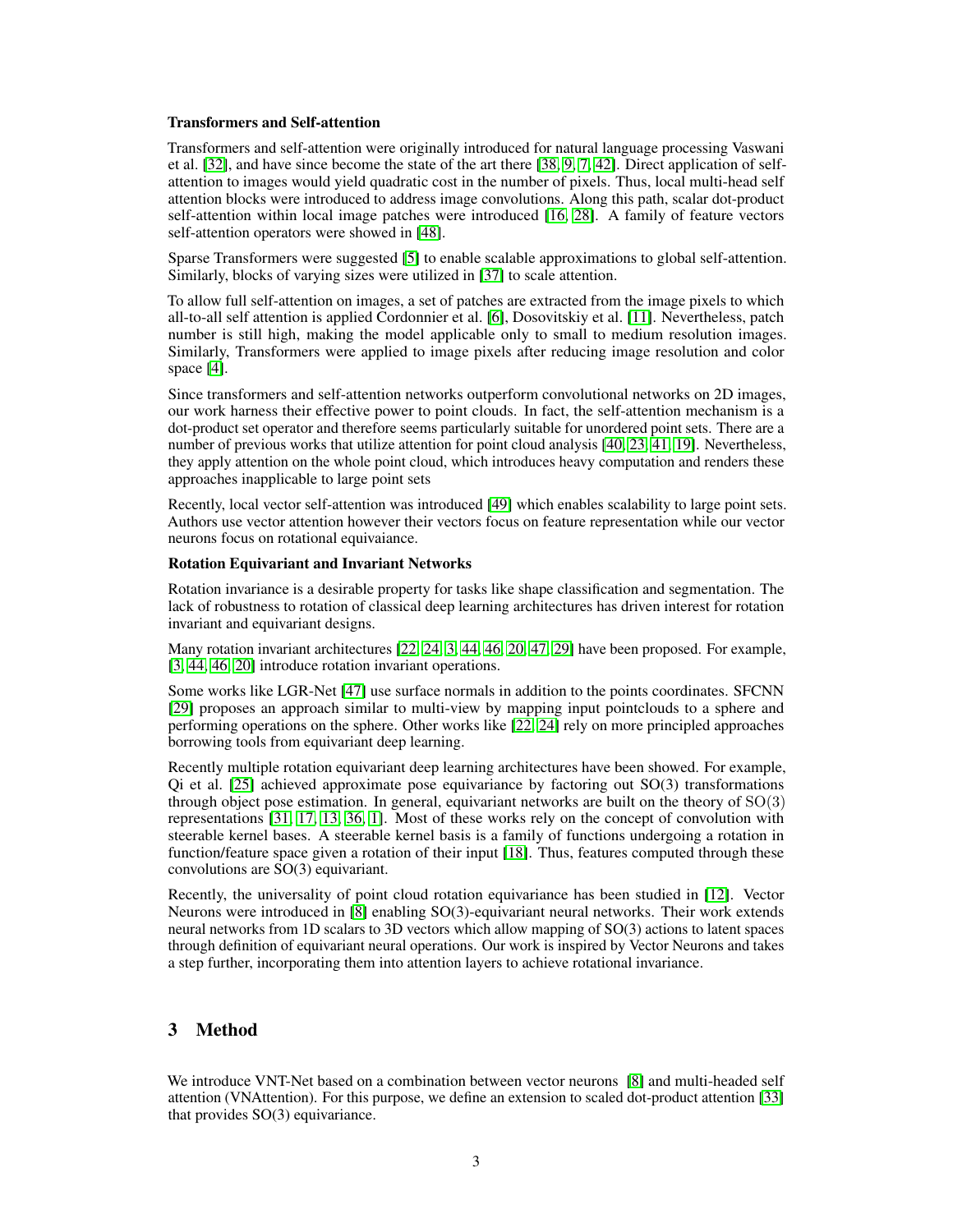

<span id="page-3-0"></span>Figure 2: VNT-Network architecture (left) and VNAttention layer structure (right).

In our work, the input is defined as  $V = {\{\vec{V}_1, \vec{V}_2, ... \vec{V}_N\}} \in \mathbb{R}^{N \times C \times D}$  where N is the number points,  $C$  is the number of channels in each point and  $D$  is the size of the VN in each channel (in our case  $D = 3$ ).

Given a weight matrix  $W \in \mathbb{R}^{C' \times C}$ , we define a linear operation:

 $f_{lin}(\cdot; W)$  operating on a vector-list feature  $\vec{V}_i \in \mathcal{V}$  as follows:

$$
\overrightarrow{V_i'} = f_{lin}(\overrightarrow{V_i}; \mathbf{W}) = \mathbf{W}\overrightarrow{V_i} \in \mathbb{R}^{C' \times D}
$$

Neurons in standard artificial neural networks are essentially 1D scalars  $z \in \mathbb{R}$ . When stacked in a list, these neurons form a  $C^{(d)}$  sized latent feature  $\mathbf{z} = [z_1, z_2, \cdots, z_{C^{(d)}}]^T \in \mathbb{R}^{C^{(d)}}$ , where  $(d)$ indexes the layer depth.

However, when processing un-ordered data embedded in  $\mathbb{R}^3$ , like 3D point clouds, realizing the effect of SO(3) rotations applied to the input shape on these vector hidden layers is not obvious.

We are interested in constructing a rotation-equivariant self attention layer that commutes with the action of the SO(3) group.

To achieve this, we adapt the neuron representation from a 1D scalar  $z \in \mathbb{R}$  to a 3D vector  $v \in \mathbb{R}^3$ , leading to the definition of vector neuron. This results in a list of vector neurons  $\mathbf{V} = [v_1, v_2, \cdots, v_C]^T \in \mathbb{R}^{C \times 3}$  (matrix).

This representation allows us to construct SO(3) equivariat self attention layers and finally an SO(3) invariant transformer network.

For this purpose we construct a self-attention vector neurons (VNAttention) layer and a vector neuron feed-forward network (VN-FFN) that satisfies rotation equivariance , namely, for any rotation matrix  $\mathbf{R} \in SO(3)$ :

 ${\bf VNA}$ ttention $(\vec{Q}R,\vec{K}R,\vec{V}R)={\bf VNA}$ ttention $(\vec{Q},\vec{K},\vec{V})R$  $\mathbf{VN}\text{-}\mathbf{FFN}(\vec{V}R) = \mathbf{VN}\text{-}\mathbf{FFN}(\vec{V})R$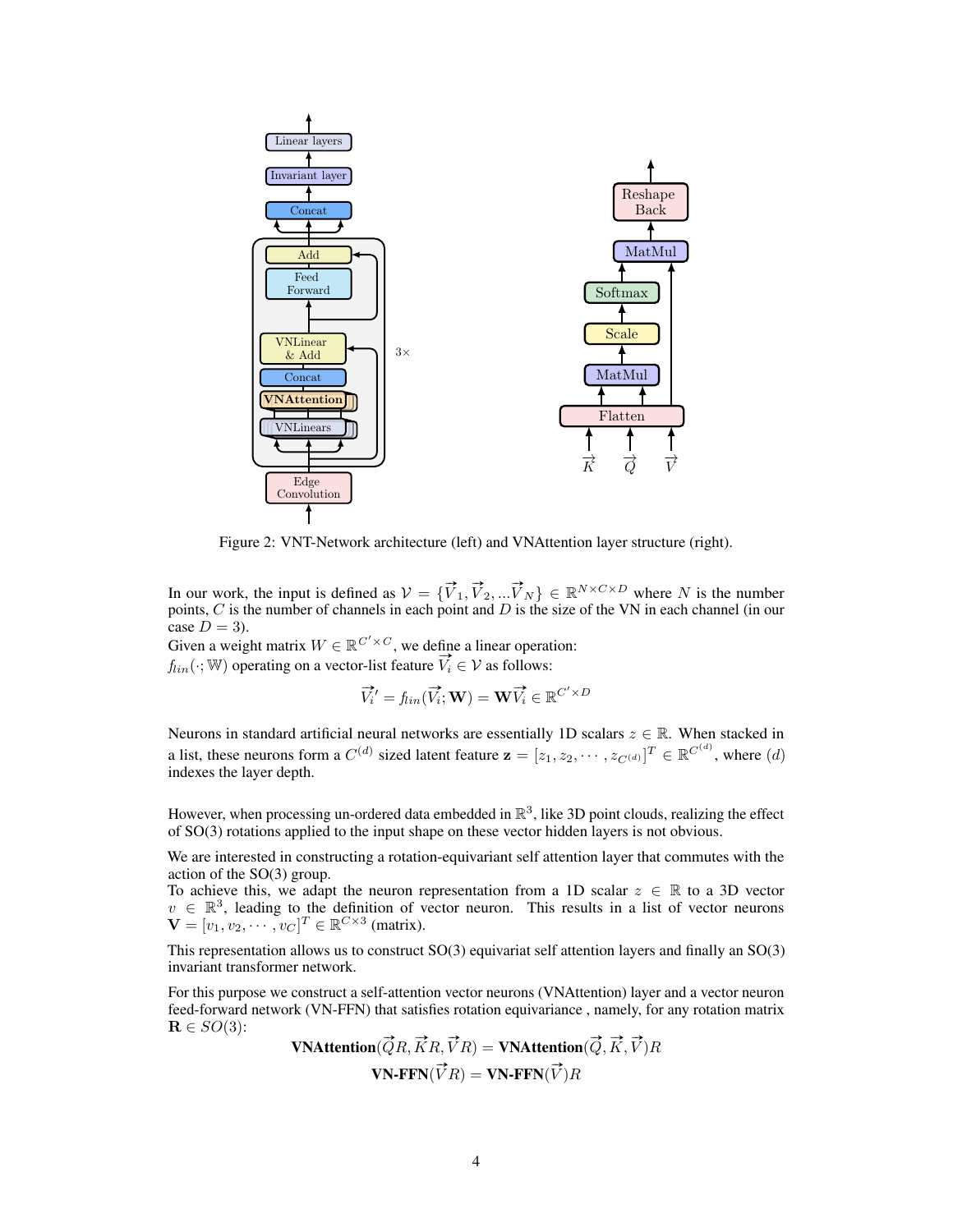

<span id="page-4-0"></span>Figure 3: VNAttention attention matrix rotation invariance demonstration.

Self-attention is the central layer of any transformer network. We base our VNAttention layer on scaled dot-product attention [\[33\]](#page-10-16)(see Figure [2](#page-3-0) right):

$$
\begin{aligned} &\text{Attention}(Q,K,V) = \text{softmax}(\frac{QK^T}{\sqrt{d_k}})V \\ &W = \text{softmax}(\frac{S}{\sqrt{d_k}}) = \text{softmax}(\frac{QK^T}{\sqrt{d_k}}) \end{aligned}
$$

In the case of vector neurons, we define the parameters in the following way:

$$
\vec{Q}, \vec{K}, \vec{V} \in \mathbb{R}^{N \times C \times D}, d_k \text{ is the channel size of Q and K.}
$$

We define  $\overrightarrow{X}_{(c)}$  as the indexing of a channel c in  $\overrightarrow{X}$  (where  $\overrightarrow{X} \in \{\overrightarrow{Q}, \overrightarrow{K}, \overrightarrow{V}\}$  and  $c \in \{1, ..., C\}$ ). Finally, we define VNAttention as follows:

$$
\mathbf{VNAttention}(\vec{Q}, \vec{K}, \vec{V}) = \mathbf{softmax}(\frac{\sum_{c \in C} \vec{Q}_{(c)} \vec{K}_{(c)}^T}{\sqrt{d_k}}) \vec{V}
$$

For simplicity, we easily show that in the case where  $D = 1$  VNAttention boils down to the original Attention:

$$
\textbf{VNAttention}(\vec{Q}, \vec{K}, \vec{V}) = \textbf{softmax}(\frac{\sum_{c \in C} \vec{Q}_{(c)} \vec{K}_{(c)}^T}{\sqrt{d_k}}) \vec{V}
$$
\n
$$
= \textbf{softmax}(\frac{[\vec{Q}_1, \cdots, \vec{Q}_C] \left[\vec{K}_1, \cdots, \vec{K}_C\right]^T}{\sqrt{d_k}}) \vec{V} = \textbf{softmax}(\frac{QK^T}{\sqrt{d_k}}) V = \textbf{Attention}(Q, K, V)
$$

Figure [3](#page-4-0) demonstrates the equivariance and invariance to the rotation group of the attention matrix (red square). Given an input (left airplane) and a rotated one (right airplane), the attention layer structure addresses rotation as commutative (bottom part) and thus is equivariant to rotation group.

#### Flattening

In order to optimize the VNAttention layer, we flatten its vector neurons input. This allows performing a single matrix multiplication instead of numerous dot products as summation of row-col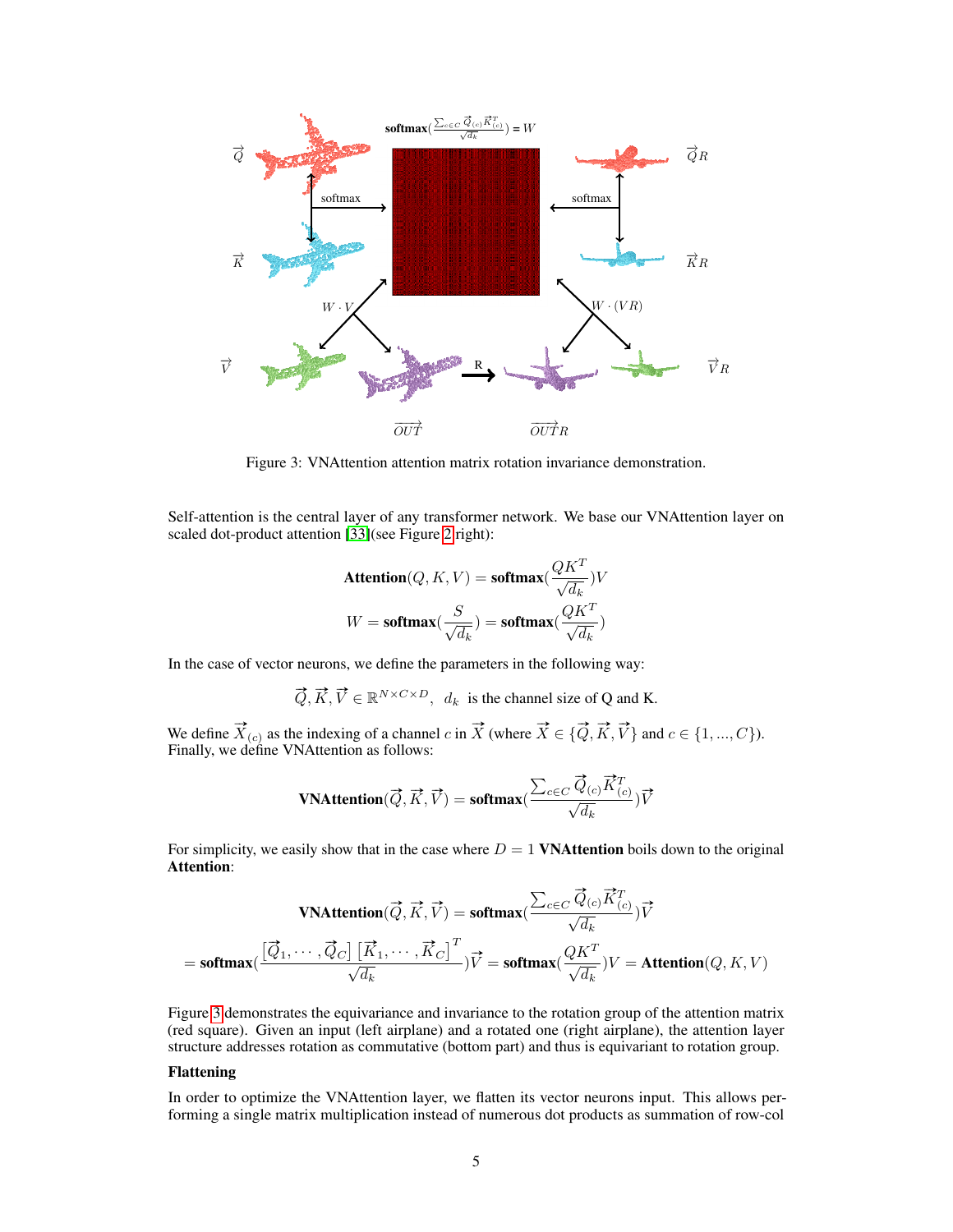multiplications. Thus we flatten the  $\vec{Q}$  and  $\vec{K}$  matrices as follows:

$$
\vec{Q}_{flat} = [\vec{Q}_{(0)}, \vec{Q}_{(1)}, \cdots, \vec{Q}_{(C)}], \vec{K}_{flat} = [\vec{K}_{(0)}, \vec{K}_{(1)}, \cdots, \vec{K}_{(C)}]
$$
\n
$$
\vec{Q}_{flat}, \vec{K}_{flat} \in \mathbb{R}^{N \times CD}
$$
\n
$$
\vec{Q}_{flat} \cdot \vec{K}_{flat}^T = [\vec{Q}_{(0)}, \vec{Q}_{(1)}, \cdots, \vec{Q}_{(C)}] \cdot [\vec{K}_{(0)}, \vec{K}_{(1)}, \cdots, \vec{K}_{(C)}]^T
$$
\n
$$
= \sum_{c \in C} \vec{Q}_{(c)} \vec{K}_{(c)}^T
$$

In this way we don't need to save intermediate representations of  $S_{(c)}$ .

# Multi-Headed VNAttention layers

As is the common practice in Transformer networks, we found that it is beneficial to use multi-headed attention, instead of performing a single attention function with  $d_{model}$ -dimensional keys, values and queries.

We achieve this by linearly projecting the queries, keys and values *h* times with different learned linear projections to  $d_k$  and  $d_v$  dimensions, respectively. On each of these projected versions of queries, keys and values we then perform the attention function in parallel, yielding  $d_v$ -dimensional output values. These are concatenated and once again projected. The following equations describe this process mathematically:

> $W_i^Q \in \mathbb{R}^{d_{\textup{model}} \times d_k}, W_i^K \in \mathbb{R}^{d_{\textup{model}} \times d_k}, W_i^V \in \mathbb{R}^{d_{\textup{model}} \times d_v}, W^O \in \mathbb{R}^{h_d v \times d_{\textup{model}}}$  $head_i = \textbf{VNAttention}(QW^Q_i, KW^K_i, VW^V_i)$

**Multi-Headed**(Q, K, V) = **Concat**(head<sub>1</sub>,  $\cdots$ , head<sub>h</sub>) $W^O + V$ 

#### VN Feed-Forward layer

We found out that using a feed forward layer is beneficial after the multi-headed layers. Thus, after each multi-headed VNAttention block we add a VN Feed-Forward layer as defined in [\[8\]](#page-9-1).

$$
\mathbf{VN}\text{-}\mathbf{FFN}(\overrightarrow{V}) = f_{lin}(\mathbf{VN}\text{-}\mathbf{ReLU}(f_{lin}(\overrightarrow{V};W_1));W_2) = \mathbf{VN}\text{-}\mathbf{ReLU}(W_1\overrightarrow{V})W_2
$$

#### Vector Transformer Network

The basic building block of our network is constructed as follows: Multi-Headed VNAttention block, Residual connection, VN Feed-Forward block, and Residual connection. We construct our network from 3 stacks of basic blocks, that is, the input for each block is the output of the previous block. After which, we concatenate the output of the 3 blocks, then we pass it to an Invariant Layer, similar to the layer used on VNN [\[8\]](#page-9-1), to get an SO(3) invariant representation of the output. The last part of the network is a simple classification head to get scores (see Figure [2](#page-3-0) (left figure)).

For part-segmentation setups, we use the same architecture with 2 small changes. We pass the categorical data through a simple linear layer, then concatenate it's output to the output of the Invariant Layer. We change replace the classification head with a simple segmentation head.

#### Linear Dependency Problem

Similar to the observation in [\[8\]](#page-9-1), when encoding data across network layers, thus resizing it, vectors may become linearly dependent due to their duplication. As a consequence, the output of a linear layer applied to them would degenerate to a set of linearly dependent vectors n  $\mathbb{R}^{C\times 3}$  (pointing to the same direction). This is analogous to applying a per-pixel 1x1 convolution to a gray-scale image (single input channel).

To deal with this issue, we add to our architecture an edge convolution block in the input layer, mapping features from  $\mathbb{R}^{1\times 3}$  to features in  $\mathbb{R}^{C\times 3}$  with  $C>1$ , and those are put back to the basic block stack.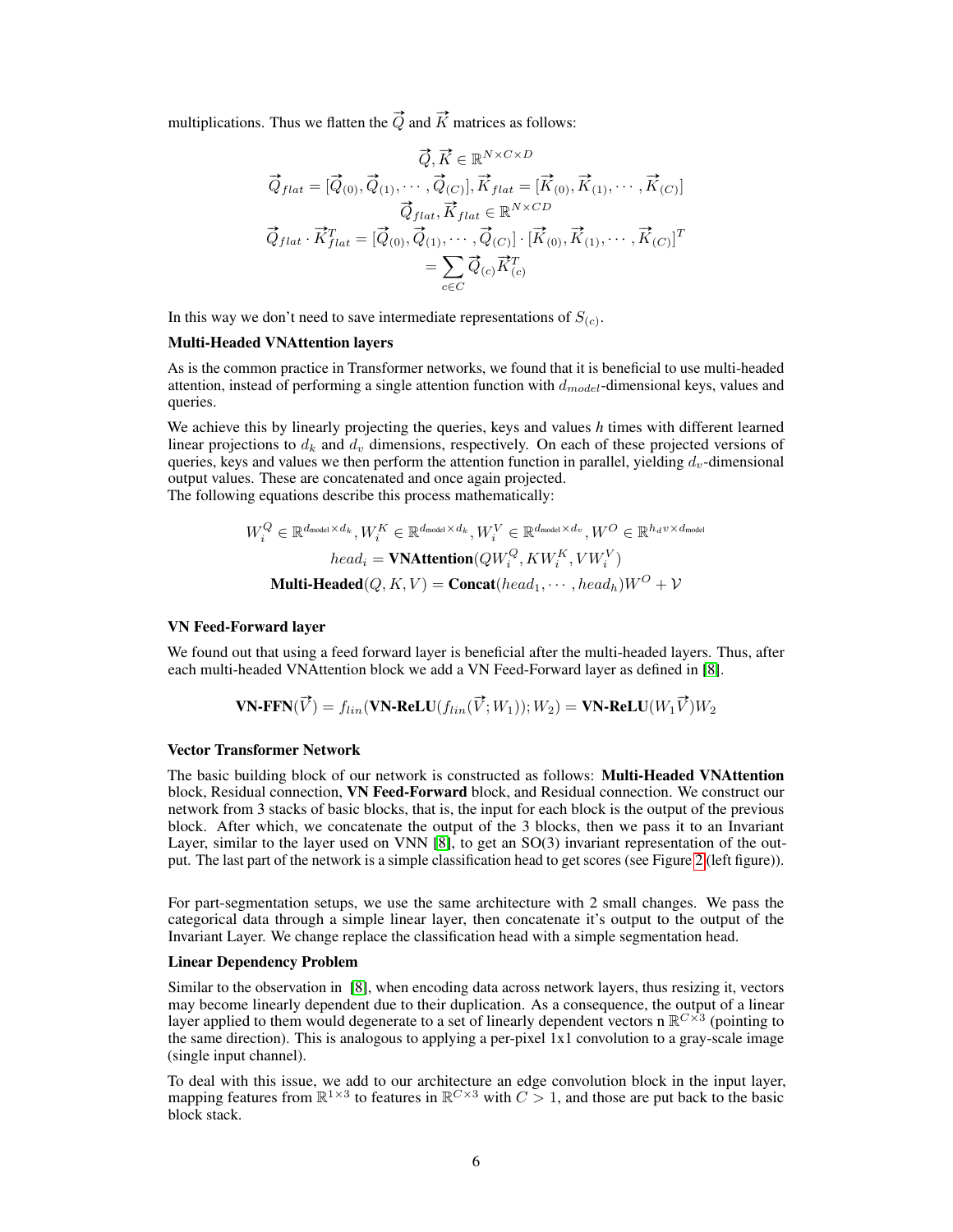# 4 Results

We evaluate our model on two core tasks in point cloud processing: classification and segmentation. This shows that our network works well on diverse types of tasks. In this section we discuss our datasets, network implementation and performance, result and comparisons.

#### **Datasets**

We employed the ModelNet40 [\[39\]](#page-10-17) and ShapeNet [39] datasets for evaluation. The ModelNet40 dataset consists of 40 classes with 12,311 CAD models in total. In the classification setup, we used 9,843 CAD models for training and the rest for testing.

For segmentation on the ShapeNet dataset, we followed [\[43\]](#page-11-7) by using ShapeNet-part for part segmentation, which has 16 shape categories with more than 30,000 models.

Rotated Dataset In both classification and segmentation, we train and test our network on both the original dataset as well as its rotated versions denoted as follows: z/z, z/SO(3), and SO(3)/SO(3). z stands for data augmentation with rotations only around the z-axis and SO(3) stands for arbitrary rotations. All rotations are generated randomly at training time.

The notation A/B denotes the training data was A and the testing data was B. The aim here was to evaluate the capability of our network as well as SOTA networks to train and test on similar sets z/z and SO(3)/SO(3) and to generalize on z/SO(3).

#### Data Augmentation.

In the implementation of our network, we found that not all common data augmentation technics are useful. In this section, we will describe what augmentations were useful and what didn't work.

Sampling. During the training phase on Modelnet40, we used run farther point sampling on the training data. Where we sample 1024 points on every model randomly each time. we found this help us to avoid overfitting the training set. The reason we found it more useful than just random sampling was that this sampling creates more variety of vectors directions. This will make the attention matrix to be more sparse and find more diverse connections.

Randomly dropping points by changing their value of them to zero. This augmentation can be found used in most of the implementation of the comparable network. This augmentation didn't help and in 't help and most of the time caused our implementation to not converge.

Normalization. Using data that has its scale normalizes gives us much more stable training. In a case, where scale normalization was not utilized the network frequently didn't converge or in the middle of the training stop converging or even got much worst on the test set. The normalization is done by subsubsection of the centroid of the point cloud and dividing by the maximum vector length from all the points inside the point cloud.

Scale. Random scaling augmentation is useful in the range of 0.8 to 1.25. This is even when the VNAttention attention matrix is not affected by the size scaling because of the softmax operation.

Shift. Random Point shifting was useful to add noise to our network and avoid overfitting. We randomly shift all our points in the range of -0.1 to 0.1.

#### Network implementation

The principal hyper-parameters of our network are as follows:

- 1. Linear Dimension: The feature dimension of the output of the edge convolution, as well as that of the input/output of each MultiHeaded VNAttention and Feed Forward layer.
- 2. Heads Number: The numbers of heads in each MultiHeaded VNAttention layer.
- 3. Head Size: The feature dimension of each head in each MultiHeaded VNAttention layer.

For classification, the setup that worked best for us is: **Linear Dimension**=16, **Heads Number=24**, Head Size=16. For segmentation, the setup that worked best for us is: Linear Dimension=128, Heads Number=14 and Head Size=16.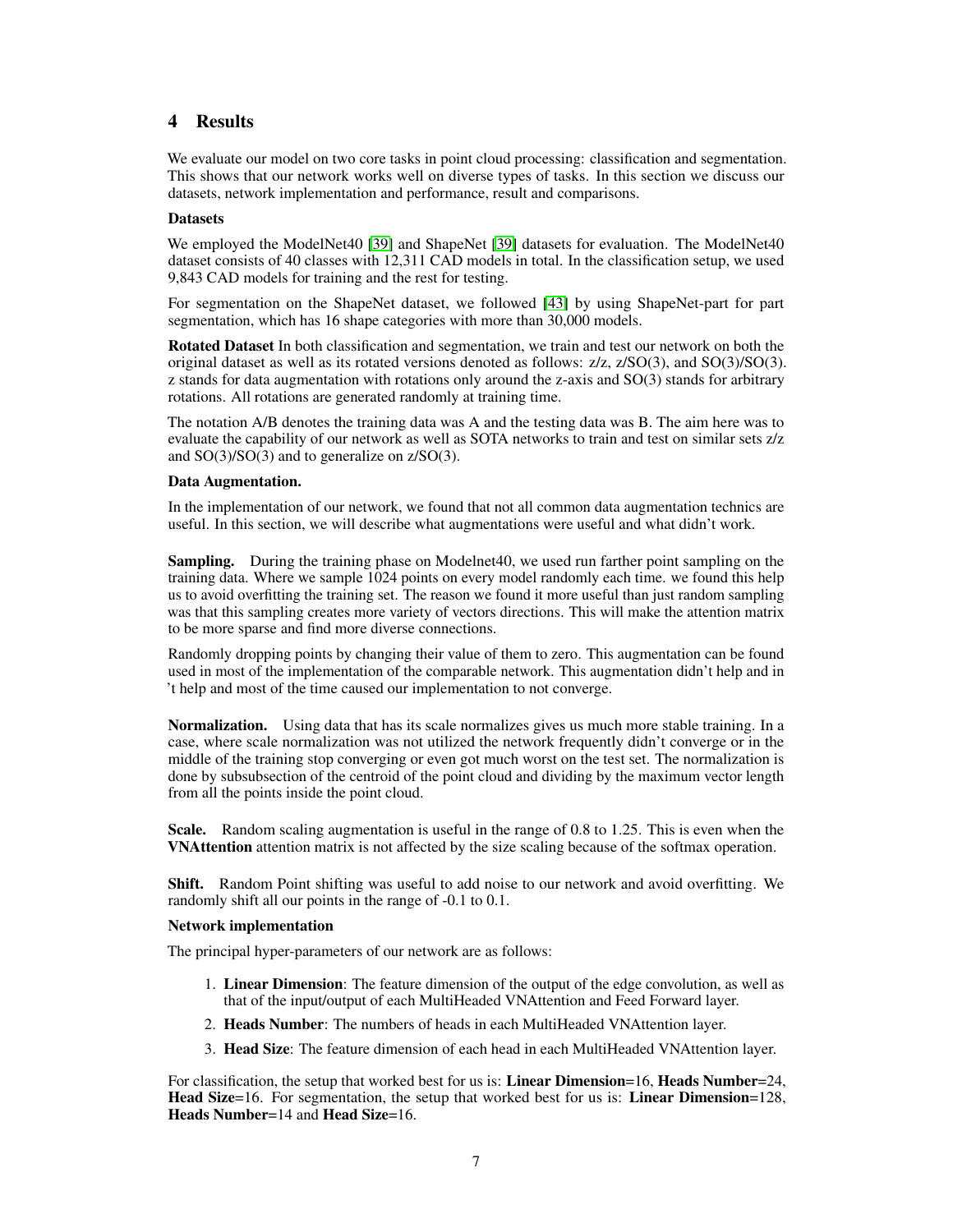#### Classification Evaluation and Comparison

We evaluate classification results on ModelNet40 comparing with VN networks [\[8\]](#page-9-1), and SOTA point transformer networks [\[49\]](#page-11-3) [\[15\]](#page-9-3) and SOTA rotation invariant networks (see Table [1\)](#page-7-0).

The table is divided into sections top to bottom as follows. First are vector neurons networks and DGCNN, next are point cloud convolution networks, following are rotational-sensitive and invariant networks, transformers and finally networks using points+normals representations as input.

The highest accuracy network for z/z is Shellnet [\[45\]](#page-11-8) however not rotational invariant. For z/SO(3) and SO(3)/SO(3) highest accuracy network is LGR-Net however using a very large number of hyper-parameters (1.37M vs. 5.55M).

Nevertheless, our network is 2nd place in z/SO(3) and third place in SO(3)/SO(3) and 7th place in z/z

Note that although data augmentation is efficient improving the majority of networks performance (compare z/SO(3) and SO(3)/SO(3) columns), our method still achieved better results in both cases.

#### Semantic Segmentation Evaluation and Comparison

We evaluate semantic segmentation results on the ShapeNet part-segmentation in average category mean IoU [2](#page-8-3) and global mean IoU [3](#page-8-4) where Training is done on aligned data without rotation augmentation.

The table is divided into sections top to bottom as follows. First are vector neurons networks and DGCNN, next are point cloud convolution networks, following are rotational-sensitive and invariant networks and finally transformers.

The highest accuracy network For z/SO(3) and SO(3)/SO(3) highest accuracy network is VN-DGCNN [\[8\]](#page-9-1) however it have less accuracy over the global mean IoU (84.4 vs 81.5).

Nevertheless, our network is 2nd place in z/SO(3) and SO(3)/SO3(3) in average category mean IoU. In the case of global mean IoU our network achieves first place in I/z and I/SO(3) and 2nd place I/I however The first place is not invariant.

| Methods                | z/z  | Z/SO(3) | SO(3)/SO(3) |
|------------------------|------|---------|-------------|
| $DGCNN$ [35]           | 90.3 | 33.8    | 88.6        |
| VN-DGCNN [8]           | 89.5 | 89.5    | 90.2        |
| <b>PCNN</b> [2]        | 92.3 | 11.9    | 85.1        |
| ShellNet [45]          | 93.1 | 19.9    | 87.8        |
| PointNet $++$ [27]     | 91.8 | 28.4    | 85.0        |
| PointCNN [21]          | 92.5 | 41.2    | 84.5        |
| Spherical-CNN [13]     | 88.9 | 76.7    | 86.9        |
| $a^3$ S-CNN [22]       | 89.6 | 87.9    | 88.7        |
| <b>SFCNN</b> [29]      | 91.4 | 84.8    | 90.1        |
| <b>TFN [31]</b>        | 88.5 | 85.3    | 87.6        |
| $RI$ -Conv $[44]$      | 86.5 | 86.4    | 86.4        |
| SPHNet [24]            | 87.7 | 86.6    | 87.6        |
| ClusterNet [3]         | 87.1 | 87.1    | 87.1        |
| $GC$ -Conv $[46]$      | 89.0 | 89.1    | 89.2        |
| RI-Framework [20]      | 89.4 | 89.4    | 89.3        |
| VNT                    | 89.2 | 89.2    | 88.6        |
| VNT+N                  | 90.3 | 90.3    | 90.3        |
| Point Transformer [49] | 89.0 | 31.0    | 86.1        |
| <b>PCT</b> [15]        | 90.0 | 28.3    | 87.0        |
| <b>SFCNN</b> [29]      | 92.3 | 85.3    | 91.0        |
| LGR-Net [47]           | 90.9 | 90.9    | 91.1        |

<span id="page-7-0"></span>Table 1: Classification accuracy comparison on the ModelNet40 dataset.

# Hyper-params Comparison

We compare the hyper-parameter size of our network w.r.t. SOAT networks in table [4.](#page-8-5) Our network is significantly smaller than other SOTA networks that perform similarly in terms of accuracy. This is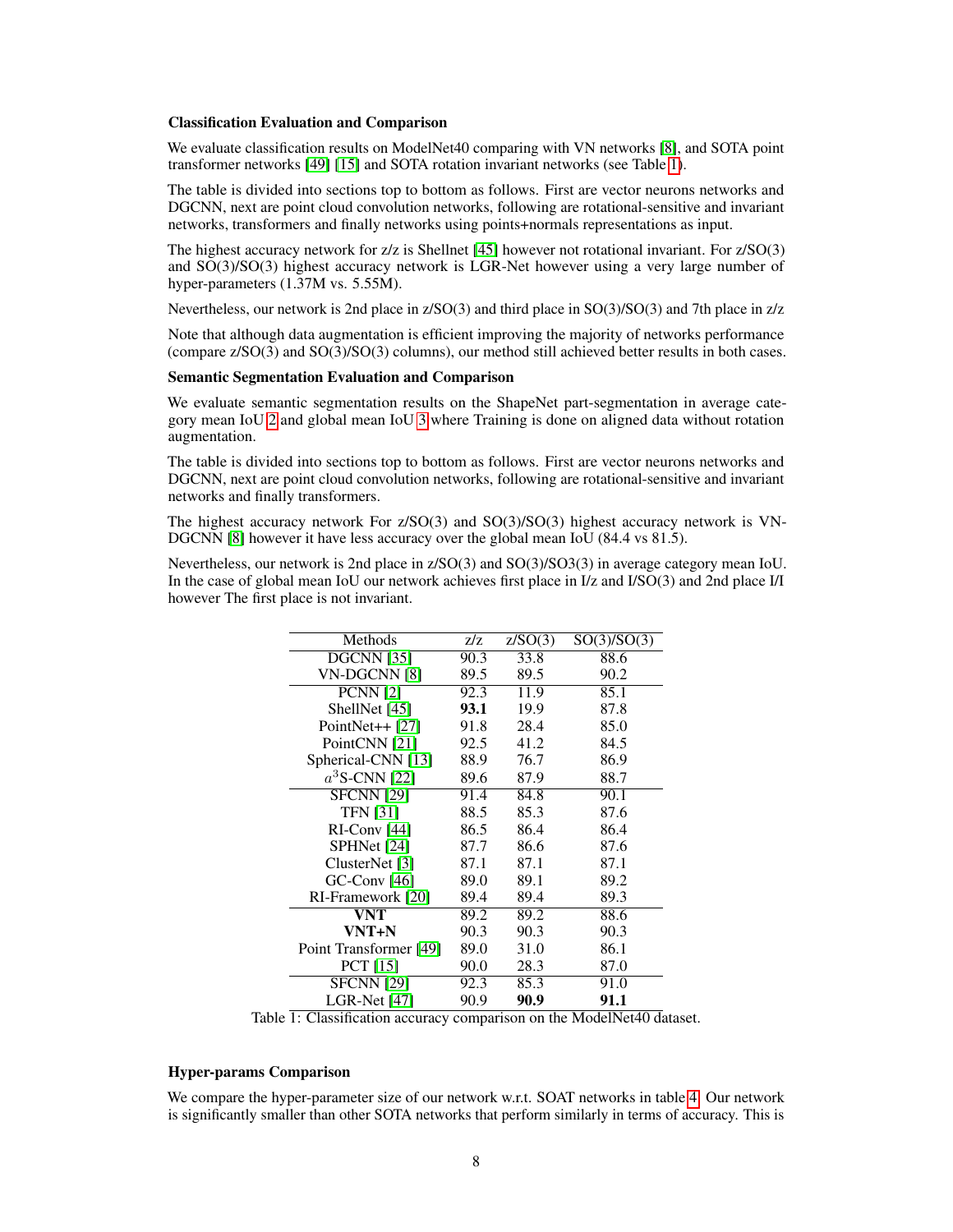| Methods                          | Z/SO(3) | SO(3)/SO(3) |
|----------------------------------|---------|-------------|
| <b>DGCNN</b> [35]                | 49.3    | 78.6        |
| VN-DGCNN [8]                     | 81.4    | 81.4        |
| PointCNN [21]                    | 34.7    | 71.4        |
| PointNet $++$ [27]               | 48.3    | 76.7        |
| ShellNet [45]                    | 47.2    | 77.1        |
| $\overline{\text{RI-Conv}}$ [44] | 75.3    | 75.3        |
| <b>TFN</b> [31]                  | 76.8    | 76.2        |
| $GC$ -Conv $[46]$                | 77.2    | 77.3        |
| RI-Framework [20]                | 79.2    | 79.4        |
| $LGR-Net[47]$                    | 80.0    | 80.1        |
| VNT+N                            | 80.5    | 80.5        |
| Point Transformer[49]            | 70.3    | 40.8        |
| <b>PCT[15]</b>                   | 77.4    | 43.5        |

Table 2: Semantic-segmentation comparison on ShapeNet.

<span id="page-8-3"></span>

| Method       | И    | IJz. | I/SO(3) |
|--------------|------|------|---------|
| DGCNN [35]   | 85.2 | 43.8 | 36.1    |
| VN-DGCNN [8] | 81.5 | 81.5 | 81.5    |
| <b>VNT</b>   | 83.4 | 83.4 | 83.4    |
| VNT+N        | 84.4 | 84.4 | 84.4    |

<span id="page-8-4"></span>Table 3: Semantic-segmentation comparison on ShapeNet (mIoU).

| Method          | Parameters |
|-----------------|------------|
| VN-DGCNN [8]    | 2.90M      |
| LGR-Net $[47]$  | 5.55M      |
| <b>PCT</b> [15] | 2.88M      |
| $VNT+N$         | 1.37M      |
|                 |            |

<span id="page-8-5"></span>Table 4: Hyper-params networks comparisons

meaningful since a smaller number of parameters means shorter training time and smaller training data sets.

# 5 Conclusions

In this work we combine recently introduced vector neurons with self attention layers to build a point cloud vector neuron transformer network (VNT-Net) that is rotational invariant. For this purpose, we develop a novel multi-headed self attention layer (VNAttention) that incorporates vector neurons through an adaptation that is simple to implement. The network is small in the number of hyper-parameters and results show high accuracy that is competitive with SOTA networks that are significantly larger in terms of number of hyperparams. Although our network does not achieve the highest accuracy it provides an interesting set of simple tools to move transformers into rotational invariant and equivariant domains. In future work, we plan to take this approach to higher dimensions and adapt vector neurons to new transformer networks.

## **References**

- <span id="page-8-2"></span>[1] Brandon Anderson, Truong Son Hy, and Risi Kondor. Cormorant: Covariant molecular neural networks. *Advances in neural information processing systems*, 32, 2019.
- <span id="page-8-0"></span>[2] Matan Atzmon, Haggai Maron, and Yaron Lipman. Point convolutional neural networks by extension operators. *ACM Transactions on Graphics*, 37(4), 2018.
- <span id="page-8-1"></span>[3] Chao Chen, Guanbin Li, Ruijia Xu, Tianshui Chen, Meng Wang, and Liang Lin. Clusternet: Deep hierarchical cluster network with rigorously rotation-invariant representation for point cloud analysis. pages 4994–5002, 2019.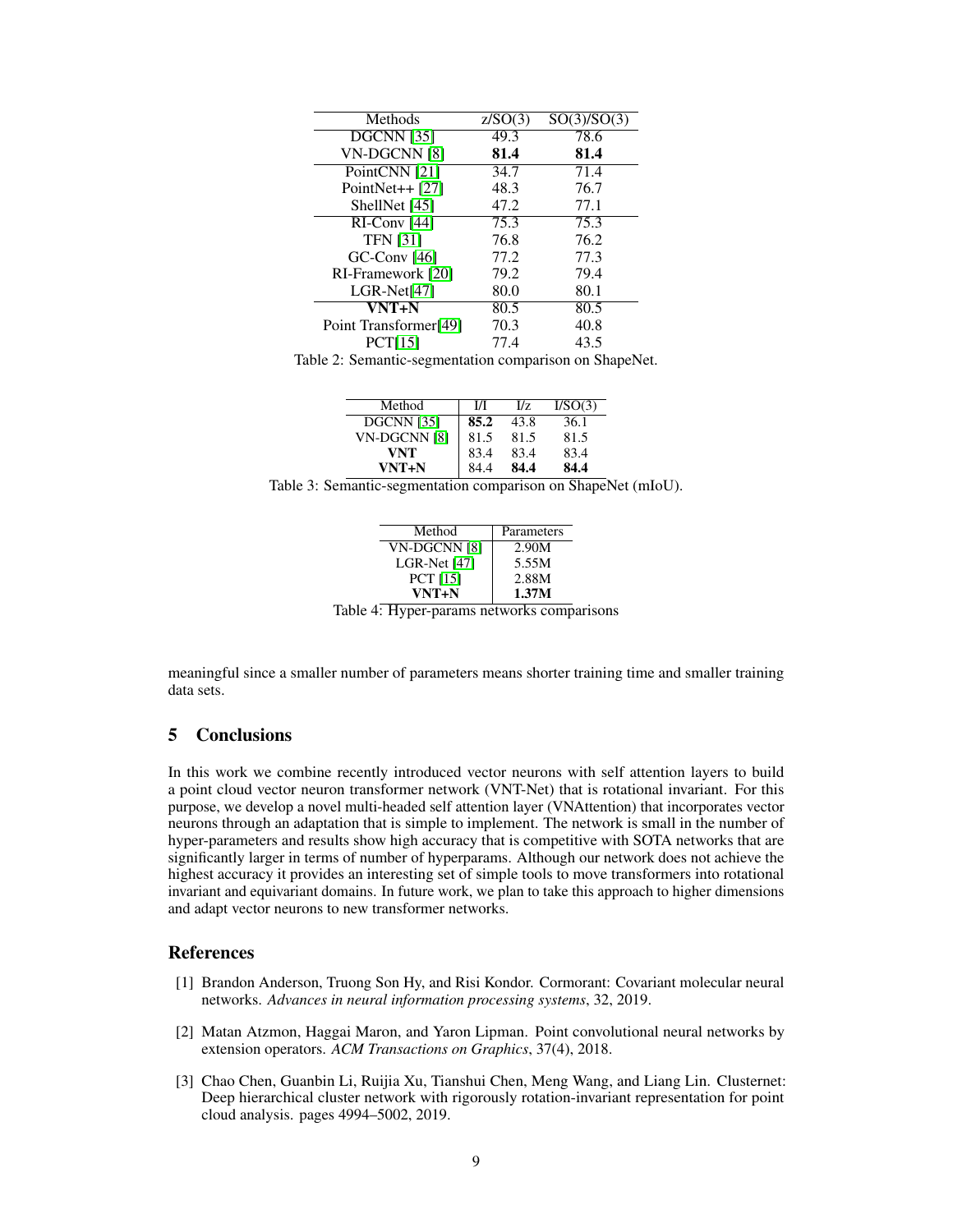- <span id="page-9-11"></span>[4] Mark Chen, Alec Radford, Rewon Child, Jeff Wu, and Heewoo Jun. Generative pretraining from pixels. In *ICML*, 2020.
- <span id="page-9-8"></span>[5] Rewon Child, Scott Gray, Alec Radford, and Ilya Sutskever. Generating long sequences with sparse transformers. *arXiv*, 2019.
- <span id="page-9-9"></span>[6] Jean-Baptiste Cordonnier, Andreas Loukas, and Martin Jaggi. On the relationship between self-attention and convolutional layers. In *ICLR*, 2020.
- <span id="page-9-6"></span>[7] Zihang Dai, Zhilin Yang, Yiming Yang, Jaime Carbonell, Quoc V. Le, and Ruslan Salakhutdinov. Transformer-XL: Attentive language models beyond a fixed-length context. In *ACL*, 2019.
- <span id="page-9-1"></span>[8] Congyue Deng, Or Litany, Yueqi Duan, Adrien Poulenard, Andrea Tagliasacchi, and Leonidas J. Guibas. Vector neurons: A general framework for so(3)-equivariant networks. In *Proceedings of the IEEE/CVF International Conference on Computer Vision (ICCV)*, pages 12200–12209, October 2021.
- <span id="page-9-5"></span>[9] Jacob Devlin, Ming-Wei Chang, Kenton Lee, and Kristina Toutanova. BERT: Pre-training of deep bidirectional transformers for language understanding. In *NAACL-HLT*, 2019.
- <span id="page-9-2"></span>[10] Alexey Dosovitskiy, Lucas Beyer, Alexander Kolesnikov, Dirk Weissenborn, Xiaohua Zhai, Thomas Unterthiner, Mostafa Dehghani, Matthias Minderer, Georg Heigold, Sylvain Gelly, Jakob Uszkoreit, and Neil Houlsby. An image is worth 16x16 words: Transformers for image recognition at scale. In *9th International Conference on Learning Representations, ICLR 2021, Virtual Event, Austria, May 3-7, 2021*. OpenReview.net, 2021. URL [https:](https://openreview.net/forum?id=YicbFdNTTy) [//openreview.net/forum?id=YicbFdNTTy](https://openreview.net/forum?id=YicbFdNTTy).
- <span id="page-9-10"></span>[11] Alexey Dosovitskiy, Lucas Beyer, Alexander Kolesnikov, Dirk Weissenborn, Xiaohua Zhai, Thomas Unterthiner, Mostafa Dehghani, Matthias Minderer, Georg Heigold, Sylvain Gelly, et al. An image is worth 16x16 words: Transformers for image recognition at scale. *ICLR*, 2021.
- <span id="page-9-16"></span>[12] Nadav Dym and Haggai Maron. On the universality of rotation equivariant point cloud networks, 2020.
- <span id="page-9-4"></span>[13] Carlos Esteves, Christine Allen-Blanchette, Ameesh Makadia, and Kostas Daniilidis. Learning SO(3) equivariant representations with spherical cnns. pages 52–68, 2018.
- <span id="page-9-0"></span>[14] Fabian Fuchs, Daniel Worrall, Volker Fischer, and Max Welling. Se (3)-transformers: 3d roto-translation equivariant attention networks. *Advances in Neural Information Processing Systems*, 33:1970–1981, 2020.
- <span id="page-9-3"></span>[15] Meng-Hao Guo, Jun-Xiong Cai, Zheng-Ning Liu, Tai-Jiang Mu, Ralph R. Martin, and Shi-Min Hu. Pct: Point cloud transformer. *Computational Visual Media*, 7(2):187–199, Apr 2021. ISSN 2096-0662. doi: 10.1007/s41095-021-0229-5. URL [http://dx.doi.org/10.1007/](http://dx.doi.org/10.1007/s41095-021-0229-5) [s41095-021-0229-5](http://dx.doi.org/10.1007/s41095-021-0229-5).
- <span id="page-9-7"></span>[16] Han Hu, Zheng Zhang, Zhenda Xie, and Stephen Lin. Local relation networks for image recognition. In *ICCV*, 2019.
- <span id="page-9-14"></span>[17] Risi Kondor, Zhen Lin, and Shubhendu Trivedi. Clebsch–gordan nets: a fully fourier space spherical convolutional neural network. *Advances in Neural Information Processing Systems*, 31, 2018.
- <span id="page-9-15"></span>[18] Leon Lang and Maurice Weiler. A wigner-eckart theorem for group equivariant convolution kernels. *arXiv preprint arXiv:2010.10952*, 2020.
- <span id="page-9-12"></span>[19] Juho Lee, Yoonho Lee, Jungtaek Kim, Adam Kosiorek, Seungjin Choi, and Yee Whye Teh. Set transformer: A framework for attention-based permutation-invariant neural networks. pages 3744–3753, 2019.
- <span id="page-9-13"></span>[20] Xianzhi Li, Ruihui Li, Guangyong Chen, Chi-Wing Fu, Daniel Cohen-Or, and Pheng-Ann Heng. A rotation-invariant framework for deep point cloud analysis. *IEEE Transactions on Visualization and Computer Graphics*, 2021.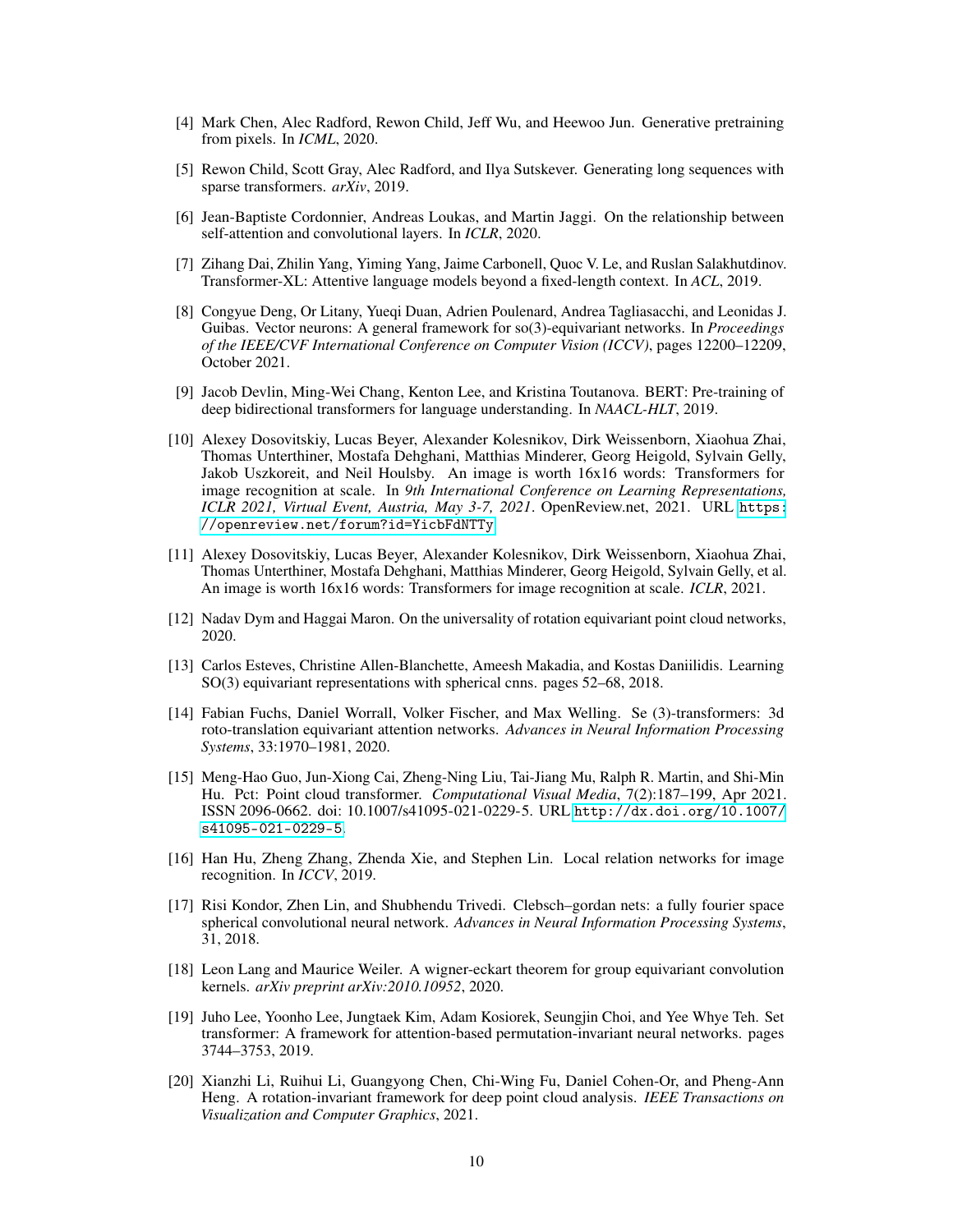- <span id="page-10-1"></span>[21] Yangyan Li, Rui Bu, Mingchao Sun, Wei Wu, Xinhan Di, and Baoquan Chen. PointCNN: Convolution on x-transformed points. pages 820–830, 2018.
- <span id="page-10-12"></span>[22] Min Liu, Fupin Yao, Chiho Choi, Ayan Sinha, and Karthik Ramani. Deep learning 3d shapes using alt-az anisotropic 2-sphere convolution. 2018.
- <span id="page-10-11"></span>[23] Xinhai Liu, Zhizhong Han, Yu-Shen Liu, and Matthias Zwicker. Point2sequence: Learning the shape representation of 3d point clouds with an attention-based sequence to sequence network. In *AAAI*, 2019.
- <span id="page-10-13"></span>[24] Adrien Poulenard, Marie-Julie Rakotosaona, Yann Ponty, and Maks Ovsjanikov. Effective rotation-invariant point cnn with spherical harmonics kernels. In *IEEE International Conference on 3D Vision*, pages 47–56, 2019.
- <span id="page-10-0"></span>[25] Charles R Qi, Hao Su, Kaichun Mo, and Leonidas J Guibas. Pointnet: Deep learning on point sets for 3D classification and segmentation. pages 652–660, 2017.
- <span id="page-10-5"></span>[26] Charles Ruizhongtai Qi, Li Yi, Hao Su, and Leonidas J. Guibas. Pointnet++: Deep hierarchical feature learning on point sets in a metric space. In *NIPS*, 2017.
- <span id="page-10-19"></span>[27] Charles Ruizhongtai Qi, Li Yi, Hao Su, and Leonidas J Guibas. Pointnet++: Deep hierarchical feature learning on point sets in a metric space. pages 5099–5108, 2017.
- <span id="page-10-8"></span>[28] Prajit Ramachandran, Niki Parmar, Ashish Vaswani, Irwan Bello, Anselm Levskaya, and Jonathon Shlens. Stand-alone self-attention in vision models. In *NeurIPS*, 2019.
- <span id="page-10-14"></span>[29] Yongming Rao, Jiwen Lu, and Jie Zhou. Spherical fractal convolutional neural networks for point cloud recognition. pages 452–460, 2019.
- <span id="page-10-2"></span>[30] Weiwei Sun, Wei Jiang, Andrea Tagliasacchi, Eduard Trulls, and Kwang Moo Yi. Attentive context normalization for robust permutation-equivariant learning. 2020.
- <span id="page-10-3"></span>[31] Nathaniel Thomas, Tess Smidt, Steven Kearnes, Lusann Yang, Li Li, Kai Kohlhoff, and Patrick Riley. Tensor field networks: Rotation-and translation-equivariant neural networks for 3D point clouds. *arXiv preprint arXiv:1802.08219*, 2018.
- <span id="page-10-4"></span>[32] Ashish Vaswani, Noam Shazeer, Niki Parmar, Jakob Uszkoreit, Llion Jones, Aidan N Gomez, Łukasz Kaiser, and Illia Polosukhin. Attention is all you need. In *NIPS*, 2017.
- <span id="page-10-16"></span>[33] Ashish Vaswani, Noam Shazeer, Niki Parmar, Jakob Uszkoreit, Llion Jones, Aidan N Gomez, Łukasz Kaiser, and Illia Polosukhin. Attention is all you need. *Advances in neural information processing systems*, 30, 2017.
- <span id="page-10-6"></span>[34] Lei Wang, Yuchun Huang, Yaolin Hou, Shenman Zhang, and Jie Shan. Graph attention convolution for point cloud semantic segmentation. In *CVPR*, 2019.
- <span id="page-10-18"></span>[35] Yue Wang, Yongbin Sun, Ziwei Liu, Sanjay E Sarma, Michael M Bronstein, and Justin M Solomon. Dynamic graph CNN for learning on point clouds. *ACM Transactions on Graphics*, 38(5):1–12, 2019.
- <span id="page-10-15"></span>[36] Maurice Weiler, Mario Geiger, Max Welling, Wouter Boomsma, and Taco S Cohen. 3d steerable cnns: Learning rotationally equivariant features in volumetric data. *Advances in Neural Information Processing Systems*, 31, 2018.
- <span id="page-10-9"></span>[37] Dirk Weissenborn, Oscar Täckström, and Jakob Uszkoreit. Scaling autoregressive video models. In *ICLR*, 2019.
- <span id="page-10-7"></span>[38] Felix Wu, Angela Fan, Alexei Baevski, Yann N Dauphin, and Michael Auli. Pay less attention with lightweight and dynamic convolutions. In *ICLR*, 2019.
- <span id="page-10-17"></span>[39] Zhirong Wu, Shuran Song, Aditya Khosla, Fisher Yu, Linguang Zhang, Xiaoou Tang, and Jianxiong Xiao. 3d shapenets: A deep representation for volumetric shapes. In *CVPR*, 2015.
- <span id="page-10-10"></span>[40] Saining Xie, Sainan Liu, Zeyu Chen, and Zhuowen Tu. Attentional shapecontextnet for point cloud recognition. In *CVPR*, 2018.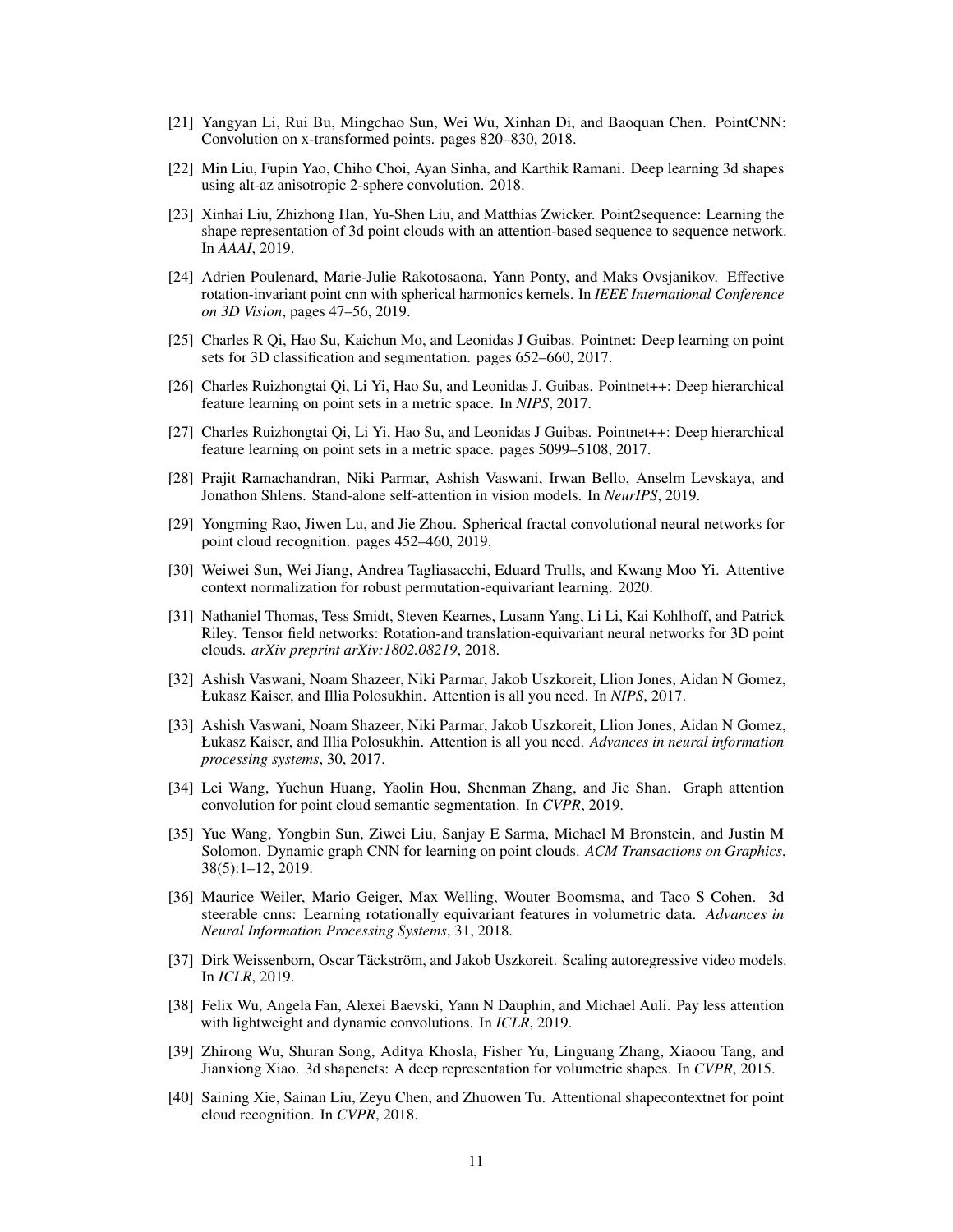- <span id="page-11-2"></span>[41] Jiancheng Yang, Qiang Zhang, Bingbing Ni, Linguo Li, Jinxian Liu, Mengdie Zhou, and Qi Tian. Modeling point clouds with self-attention and gumbel subset sampling. In *CVPR*, 2019.
- <span id="page-11-0"></span>[42] Zhilin Yang, Zihang Dai, Yiming Yang, Jaime Carbonell, Ruslan Salakhutdinov, and Quoc V. Le. XLNet: Generalized autoregressive pretraining for language understanding. In *NeurIPS*, 2019.
- <span id="page-11-7"></span>[43] Li Yi, Vladimir G Kim, Duygu Ceylan, I-Chao Shen, Mengyan Yan, Hao Su, Cewu Lu, Qixing Huang, Alla Sheffer, and Leonidas Guibas. A scalable active framework for region annotation in 3d shape collections. *TOG*, 2016.
- <span id="page-11-4"></span>[44] Zhiyuan Zhang, Binh-Son Hua, David W Rosen, and Sai-Kit Yeung. Rotation invariant convolutions for 3d point clouds deep learning. In *IEEE International Conference on 3D Vision*, pages 204–213, 2019.
- <span id="page-11-8"></span>[45] Zhiyuan Zhang, Binh-Son Hua, and Sai-Kit Yeung. Shellnet: Efficient point cloud convolutional neural networks using concentric shells statistics. pages 1607–1616, 2019.
- <span id="page-11-5"></span>[46] Zhiyuan Zhang, Binh-Son Hua, Wei Chen, Yibin Tian, and Sai-Kit Yeung. Global context aware convolutions for 3d point cloud understanding. In *2020 International Conference on 3D Vision (3DV)*, pages 210–219. IEEE, 2020.
- <span id="page-11-6"></span>[47] Chen Zhao, Jiaqi Yang, Xin Xiong, Angfan Zhu, Zhiguo Cao, and Xin Li. Rotation invariant point cloud analysis: Where local geometry meets global topology. *Pattern Recognition*, 127: 108626, 2022.
- <span id="page-11-1"></span>[48] Hengshuang Zhao, Jiaya Jia, and Vladlen Koltun. Exploring self-attention for image recognition. In *CVPR*, 2020.
- <span id="page-11-3"></span>[49] Hengshuang Zhao, Li Jiang, Jiaya Jia, Philip Torr, and Vladlen Koltun. Point transformer. *2021 IEEE/CVF International Conference on Computer Vision (ICCV)*, Oct 2021. doi: 10.1109/ iccv48922.2021.01595. URL <http://dx.doi.org/10.1109/iccv48922.2021.01595>.

# A VNAttention Proof and Analysis

#### Proof of VNAttention rotational Equivariance

We will show that  $R \in SO(N)$  commutes with the VNAttention layer (Equivariance):

$$
\begin{aligned} \textbf{VNAttention}(\vec{Q}R,\vec{K}R,\vec{V}R) & = \textbf{softmax}(\frac{\sum_{c \in C} \vec{Q}_{(c)} R (\vec{K}_{(c)} R)^T}{\sqrt{d_k}}) \vec{V} R = \\ & = \textbf{softmax}(\frac{\sum_{c \in C} \vec{Q}_{(c)} R R^T \vec{K}_{(c)}^T}{\sqrt{d_k}}) \vec{V} R = \\ & = \textbf{softmax}(\frac{\sum_{c \in C} \vec{Q}_{(c)} \vec{K}_{(c)}^T}{\sqrt{d_k}}) \vec{V} R = \textbf{VNAttention}(\vec{Q},\vec{K},\vec{V}) R \end{aligned}
$$

#### Analysis of the attention weights

The result of the dot product of  $\vec{Q}_{(c)} \cdot \vec{K}_{(c)}^T$  can also be represented in the **VNAttention**( $\vec{Q}, \vec{K}, \vec{V}$ ) following way:

$$
\vec{Q}_{(c)} \in \mathbb{R}^{N \times D}, \vec{K}_{(c)} \in \mathbb{R}^{N \times D}
$$
\n
$$
\vec{Q}_{(c)} \cdot \vec{K}_{(c)}^T = \begin{bmatrix} q_1 \\ q_2 \\ \vdots \\ q_n \end{bmatrix} [k_1^T, k_2^T, \dots k_n^T] = \begin{bmatrix} s_{11} & \cdots & s_{1n} \\ \vdots & \ddots & \vdots \\ s_{n1} & \cdots & s_{nn} \end{bmatrix} = S_{(c)}
$$
\n
$$
s_{ij} = q_i \cdot k_j^T = |q_i||k_j| \cos(\theta)
$$